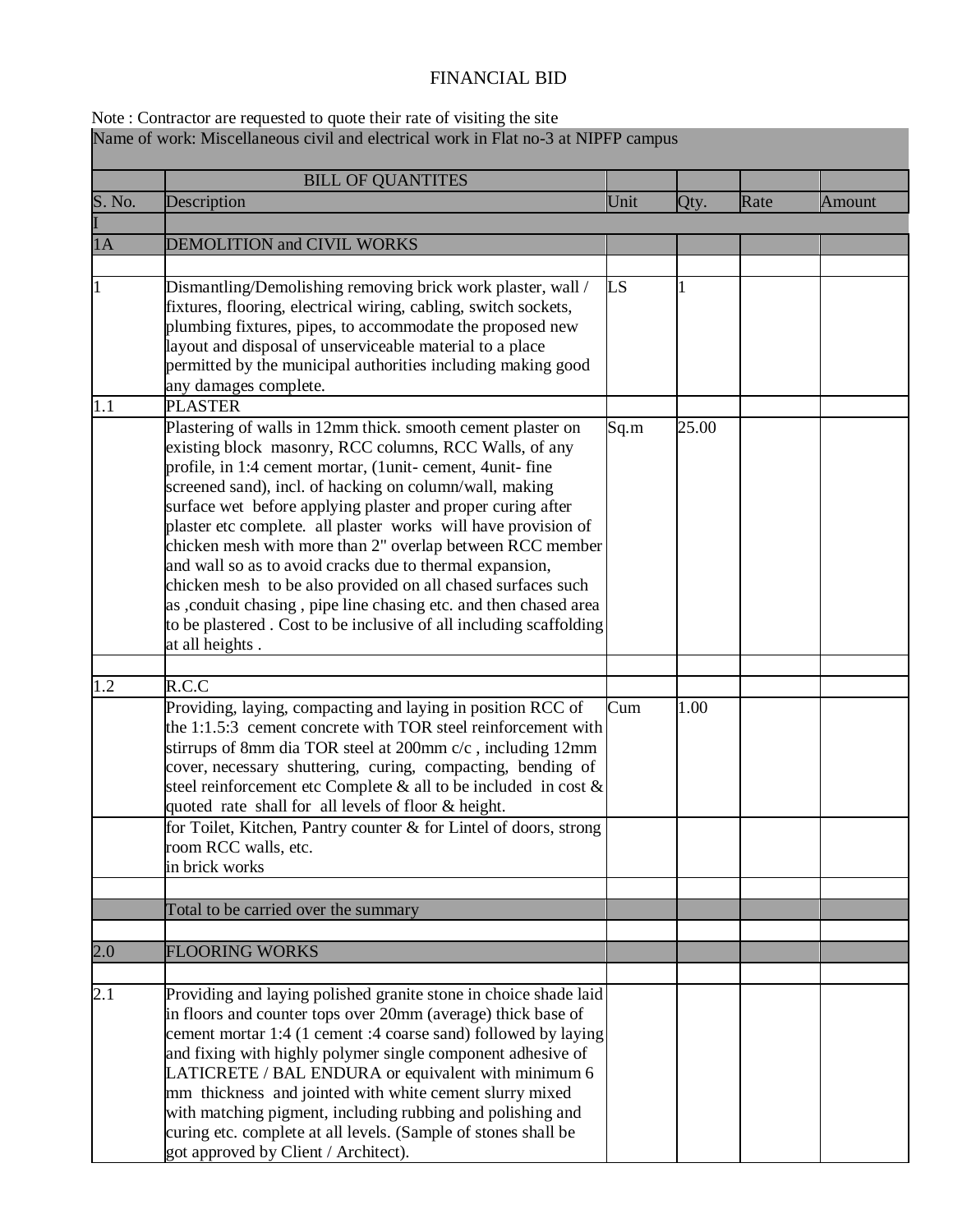| 2.1.1 | Granite Base cost: 250 Rs Sq.ft leaving taxes and freight and<br>loading un-                                                                                                                                                                                                                                                                                                                                                                                                                                                                                                                                                                                                                                                                                                                          | Sqm  | 10.0  |  |
|-------|-------------------------------------------------------------------------------------------------------------------------------------------------------------------------------------------------------------------------------------------------------------------------------------------------------------------------------------------------------------------------------------------------------------------------------------------------------------------------------------------------------------------------------------------------------------------------------------------------------------------------------------------------------------------------------------------------------------------------------------------------------------------------------------------------------|------|-------|--|
|       | loading charges (For Kitchen counter)                                                                                                                                                                                                                                                                                                                                                                                                                                                                                                                                                                                                                                                                                                                                                                 |      |       |  |
| 2.1.2 | item same as above in skirting, risers of steps, Ledge of pantry<br>counter, toilet counter etc., on 12mm thick cement plaster 1:3 (1)<br>cement: 3 coarse sand) with necesarry groove, joints chamfer,<br>all complete as drawings to be provided by the architect/as per<br>instuction of site in charge.                                                                                                                                                                                                                                                                                                                                                                                                                                                                                           | Sqm  | 3.0   |  |
| 2.1.3 | For making nosing (edge moulding, half round/full round) in<br>required shape treads of<br>steps, Kitchen Counter etc.                                                                                                                                                                                                                                                                                                                                                                                                                                                                                                                                                                                                                                                                                | Rmt  | 22.00 |  |
| 2.1.4 |                                                                                                                                                                                                                                                                                                                                                                                                                                                                                                                                                                                                                                                                                                                                                                                                       |      |       |  |
|       | P/F 300x300 mm of Somany/NITCO/ HR JOHNSON /<br>KAJARIA digital floor tiles (as per approval) - of following<br>sizes and models in floors/skirting, tops laid in pidilite tiling<br>adhesive and jointed with white cement slurry @ 3.3 kg/sqm<br>including pointing in white cement mixed with matching<br>pigments, laid in approved pattern as per detailed in drawing<br>including curing, cleaning, material, labour, plant &<br>machinery etc. compete as directed over the existing flooring<br>with roff grout, tiles laid in proper line and level or laid on 20<br>mm thick cement mortar 1:4 (1 cement : 4 coarse sand). Basic<br>cost of tile( project tile cost including taxes & discount is Rs<br>520 /sq.m. without transportation charges) FOR FLOORING<br>AND SKIRTING IN TOILETS. | Sqm  | 30.00 |  |
|       |                                                                                                                                                                                                                                                                                                                                                                                                                                                                                                                                                                                                                                                                                                                                                                                                       |      |       |  |
| 2.1.5 | Tile Dado<br>Providing and Laying tile dado of approved make, shade and<br>pattern as approved by Architect, with epoxy grouting, making<br>grooves using 2/3mm PVC spacers and epoxy grouted with<br>tile grouted of matching shade of tile including cutting,<br>grouting the joints with epoxy grout of endure or equivalent and<br>pigment to match the shade of tile including cutting, etc.<br>complete in all respects as per pattern and drawing.                                                                                                                                                                                                                                                                                                                                             |      |       |  |
| 2.1.6 | With Tile (Basic rate of tiles Rs. 80/- Sft leaving taxes and<br>freight and<br>Loading un loading charges) for Toilet & kitchen higlighter on<br>walls. Make: Kajaria/ Somany/ NITCO                                                                                                                                                                                                                                                                                                                                                                                                                                                                                                                                                                                                                 | sqm. | 15.00 |  |
| 2.1.7 | With Tile (Basic rate of tiles Rs. 60/- Sft leaving taxes and<br>freight and<br>loading un loading charges) for Toilets & kitchen walls other<br>then higlighter. Make: Kajaria/ Somany/ NITCO                                                                                                                                                                                                                                                                                                                                                                                                                                                                                                                                                                                                        | sqm. | 33.00 |  |
|       |                                                                                                                                                                                                                                                                                                                                                                                                                                                                                                                                                                                                                                                                                                                                                                                                       |      |       |  |
|       | Total to be carried over the summary                                                                                                                                                                                                                                                                                                                                                                                                                                                                                                                                                                                                                                                                                                                                                                  |      |       |  |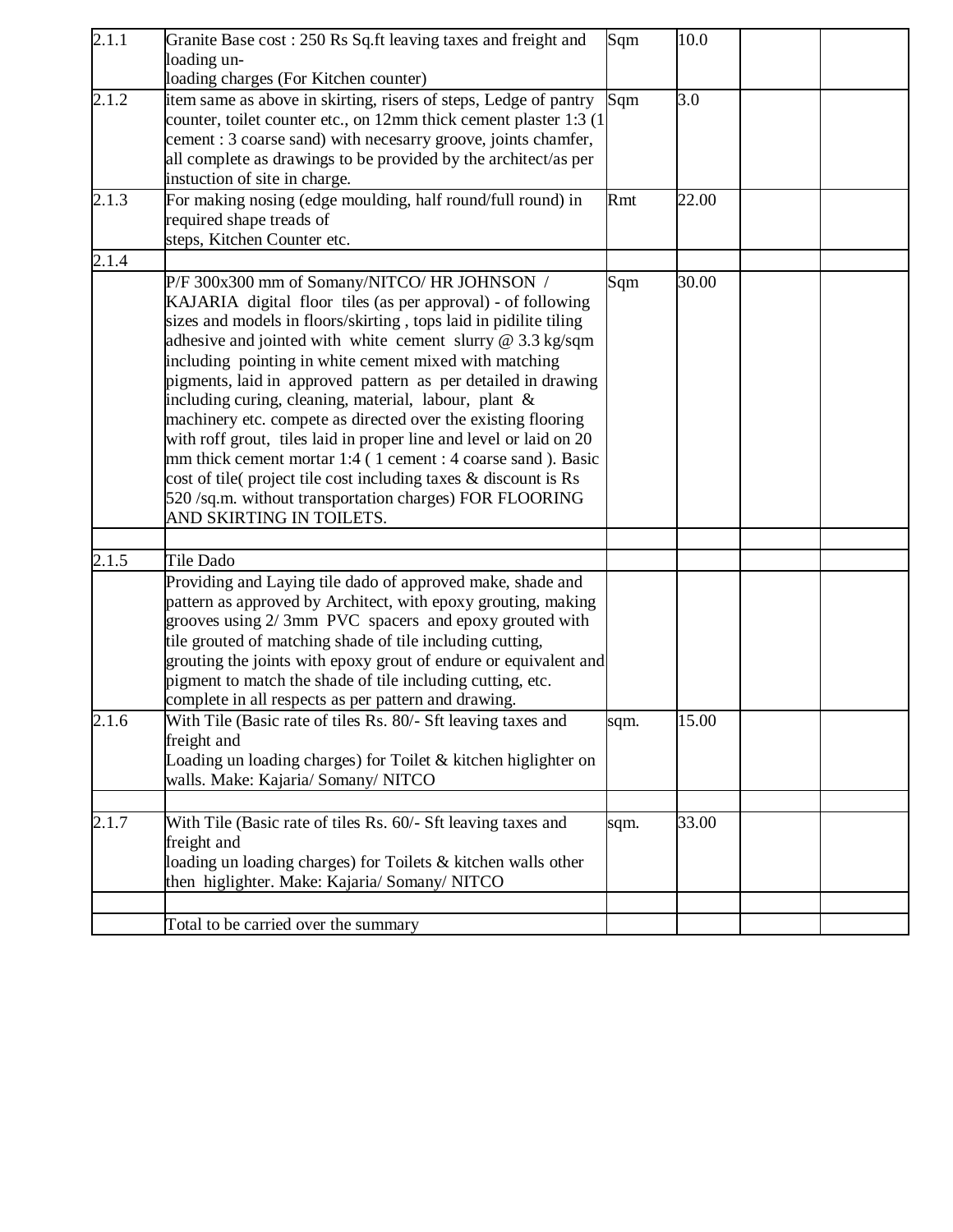| 3.0 | <b>DOOR / WINDOW WORKS</b>                                                                                                                                                         |       |       |  |
|-----|------------------------------------------------------------------------------------------------------------------------------------------------------------------------------------|-------|-------|--|
|     |                                                                                                                                                                                    |       |       |  |
| 3.1 | P/f SS Curtain rods with necessary fixing arrangements,<br>accessories, side mounts etc.<br>all complete upto satisfaction of the architect.                                       | r.mt. | 28.00 |  |
|     |                                                                                                                                                                                    |       |       |  |
| 3.2 | P/F of MS window with SS Wire mesh including fixing in the<br>existing including fabrication of MS frame as per the existing<br>door/window and painting etc complete as required. | Smt   | 10.00 |  |
|     |                                                                                                                                                                                    |       |       |  |
|     | Total to be carried over the summary                                                                                                                                               |       |       |  |
|     |                                                                                                                                                                                    |       |       |  |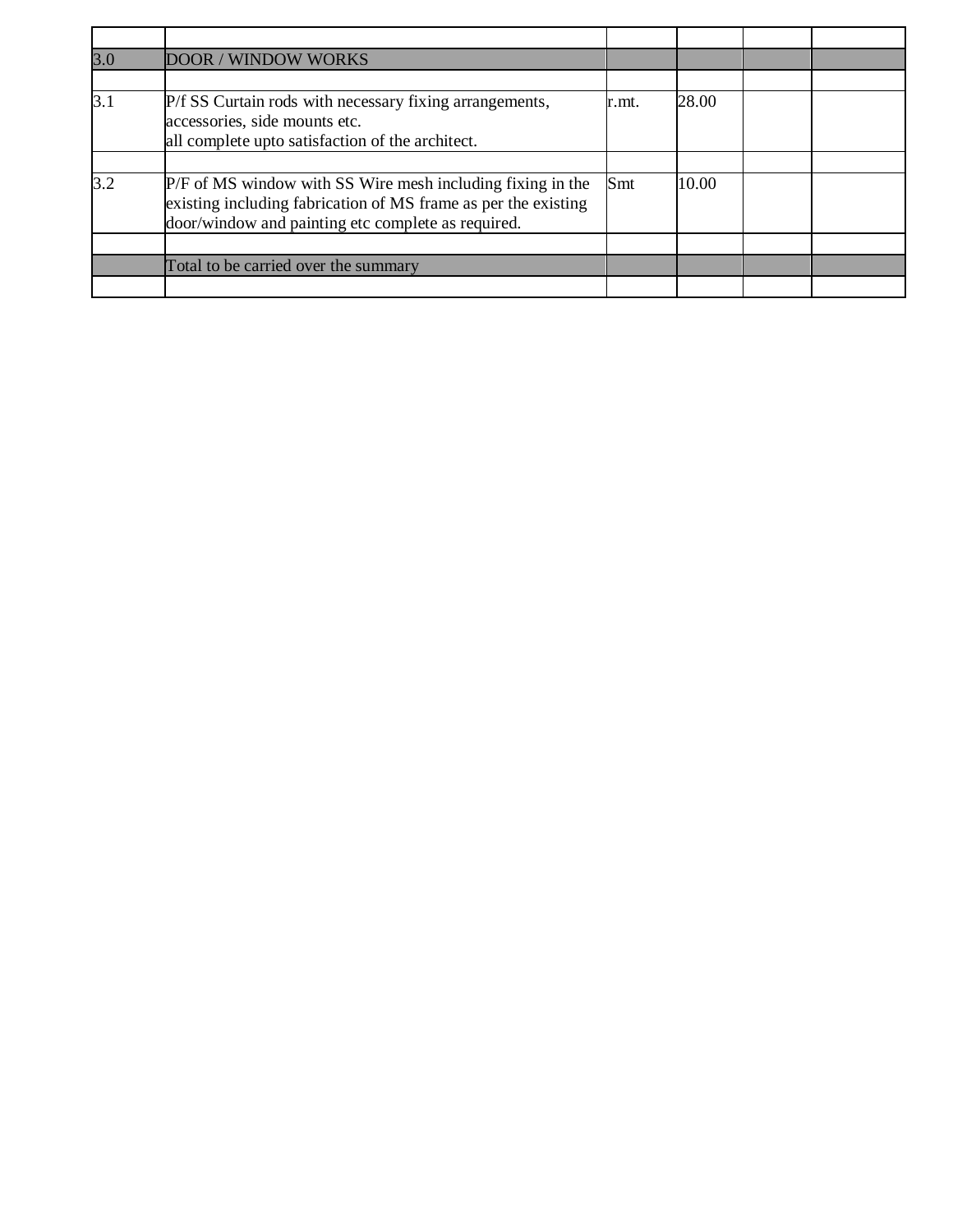| S. No. | Description                                                                                                                                                                                                                                                                                                                                                                                                                                                                                                                                                                                                                                                                                                                                                     | Unit | Qty.  | Rate | Amount |
|--------|-----------------------------------------------------------------------------------------------------------------------------------------------------------------------------------------------------------------------------------------------------------------------------------------------------------------------------------------------------------------------------------------------------------------------------------------------------------------------------------------------------------------------------------------------------------------------------------------------------------------------------------------------------------------------------------------------------------------------------------------------------------------|------|-------|------|--------|
|        |                                                                                                                                                                                                                                                                                                                                                                                                                                                                                                                                                                                                                                                                                                                                                                 |      |       |      |        |
| 4.0    | <b>FURNITURE</b>                                                                                                                                                                                                                                                                                                                                                                                                                                                                                                                                                                                                                                                                                                                                                |      |       |      |        |
|        |                                                                                                                                                                                                                                                                                                                                                                                                                                                                                                                                                                                                                                                                                                                                                                 |      |       |      |        |
| 4.1    | STORAGE FULL / LOW HEIGHT / CREDENZA                                                                                                                                                                                                                                                                                                                                                                                                                                                                                                                                                                                                                                                                                                                            |      |       |      |        |
| 4.1.1  | Providing and fixing low/full height storage of following size<br>storage: fabricated out of 19mm BWP commercial board in<br>1.0mm thick approved laminate from the outside and 0.8 mm<br>laminate on the inside. All storages to have a backing of 12 mm<br>thk MARINE PLY.                                                                                                                                                                                                                                                                                                                                                                                                                                                                                    |      |       |      |        |
|        | Providing and fixing in position Full Height/low ht. storage 600 Sq.ft.<br>mm-750 mm deep and upto ceiling height with shutters made of<br>19 mm. thick. Commercial ply & shelves made out of 19 mm<br>commercial ply. The storage shall be finished externally with<br>1.0 mm thick laminate of approved shade and melamine polish<br>with enamel/plastic base on inner surface as per specification<br>with brass oxidised hinges, tower bolts, magnetic ball catchers,<br>lock, handle (6"-12" SS handle), SS robe hook on inner sides of<br>shutter and SS hanger rod etc. all to be hettich/haffele make<br>complete in all respects as per drawing $\&$ instructions of<br>Architect / Bank's Engineer, For BEDROOM WARDROBES<br>AND BELOW STAIRCASE AREA |      | 80.00 |      |        |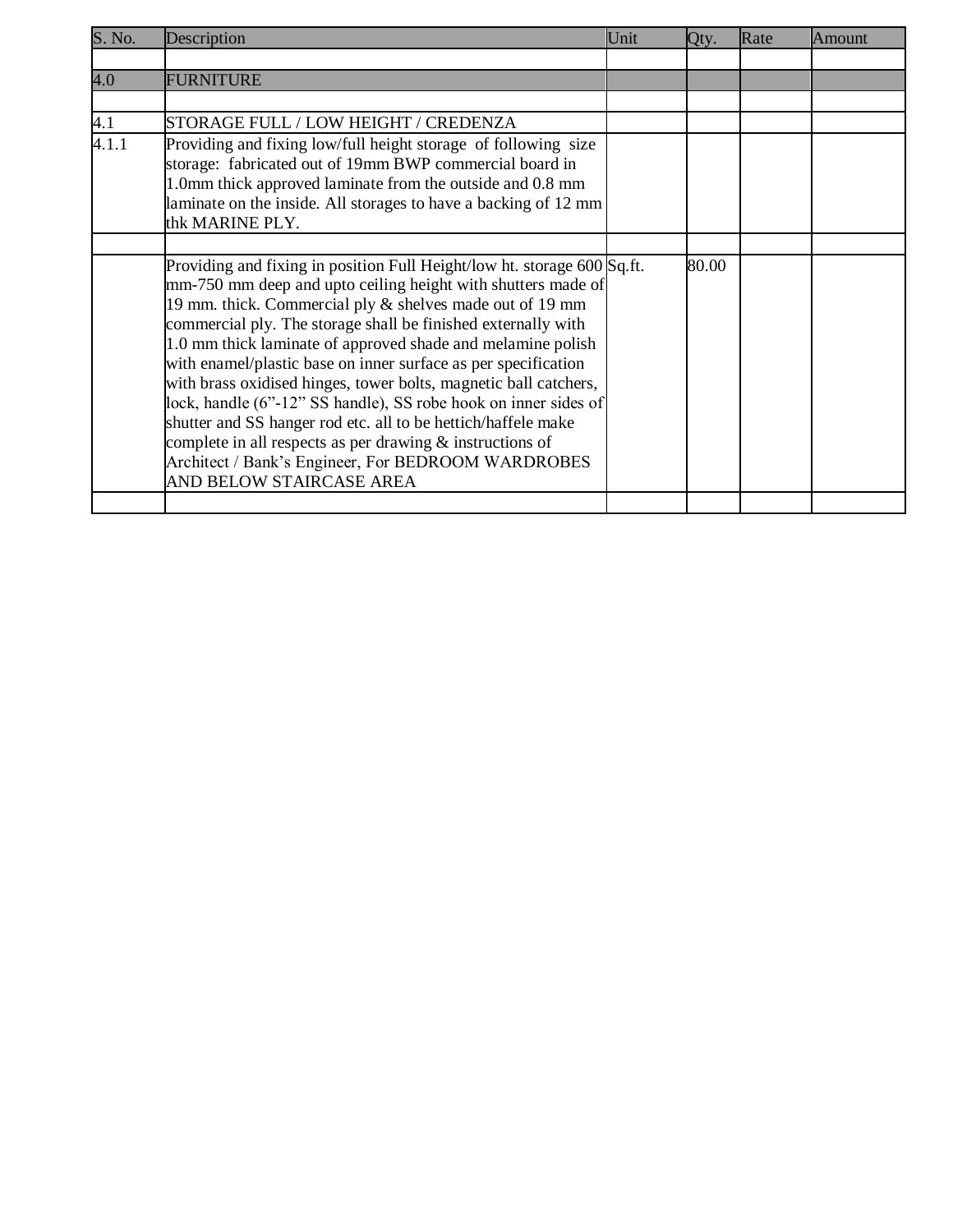| S. No. | Description                                                                                                                                | Unit     | Qty. | Rate | <b>Amount</b> |
|--------|--------------------------------------------------------------------------------------------------------------------------------------------|----------|------|------|---------------|
|        |                                                                                                                                            |          |      |      |               |
| 5.0    | SANITARY WORKS (Approved fixtures makes: JAQUAR /                                                                                          |          |      |      |               |
|        | <b>KOHLER)</b>                                                                                                                             |          |      |      |               |
| 5.1    | Providing and Fixing CPVC/G.I. pipes (medium quality of                                                                                    |          |      |      |               |
|        | Jindal/Tata make complete with CPVCgalvanised iron fitting                                                                                 |          |      |      |               |
|        | (UNIK) brand or all descriptions, such as tees, elbows,                                                                                    |          |      |      |               |
|        | reducers, clamps. suspenders, unions, check nut bends etc.,                                                                                |          |      |      |               |
|        | including cutting, threading, chasing and making good the                                                                                  |          |      |      |               |
|        | walls, floors RCC work etc., and filling the same with cement                                                                              |          |      |      |               |
|        | concrete 1: 2: 4 (1 cement: 2coarse sand: 4 graded stone                                                                                   |          |      |      |               |
|        | aggregate 20mm nominal size) after embedding the pipes,                                                                                    |          |      |      |               |
|        | including painting the pipes (with desired shade of 2 coats                                                                                |          |      |      |               |
|        | enamel paint over coat of primer, where pipes are exposed)<br>and painting with 2 coats of anticorrosive bitumnistic paint                 |          |      |      |               |
|        | including necessary excavation upto the required depth, in                                                                                 |          |      |      |               |
|        | trenches and back filling, and covering the pipes with 75mm                                                                                |          |      |      |               |
|        | thick sand all around the pipes, complete, as per detailed                                                                                 |          |      |      |               |
|        | specifications and P/F C.I. (R.I.F. ) pipes and Making                                                                                     |          |      |      |               |
|        | necessary additions to existing CI and G.I pipe work including                                                                             |          |      |      |               |
|        | new work for G.I and C.I upto connection in all floors in one                                                                              |          |      |      |               |
|        | pantry and two water cooler pose basket (Approx depth 100                                                                                  |          |      |      |               |
|        | mm), 1 no. Multipurpose basket (Approx depth 150 mm), 2 no.                                                                                |          |      |      |               |
|        | Multipurpose basket (Approx depth 250 mm)                                                                                                  |          |      |      |               |
| 5.2    | For ONE KITCHEN, Three TOILETS & three BASIN                                                                                               | LUMPSU 4 |      |      |               |
|        | POINTS.                                                                                                                                    | M        |      |      |               |
| 5.3    | P/F Powder coated Square/Round C.P. jali (chilly make)125                                                                                  | No.      |      |      |               |
|        | mm on floor                                                                                                                                |          |      |      |               |
|        | trap.                                                                                                                                      |          |      |      |               |
|        |                                                                                                                                            |          |      |      |               |
| 5.4    | Providing and Fixing 15mm nominal bore C.P. brass kitchen                                                                                  | No.      |      |      |               |
|        | mixer with                                                                                                                                 |          |      |      |               |
|        | swiveling spout (hot and cold) and deluxe head of approved                                                                                 |          |      |      |               |
|        | make.                                                                                                                                      |          |      |      |               |
| 5.5    | Providing and fixing Florentine basin Jaquar make FLS-WHT- No.<br>5931, Table Top Basin, Size (mm) $120 \times 510 \times 355$ single hole |          | ß    |      |               |
|        | 15mm C.P. brass jaguar with ARIA SERIES Single Lever                                                                                       |          |      |      |               |
|        | Basin Mixer code: ARI-39051B, including c.p jaguar waste                                                                                   |          |      |      |               |
|        | coupling 32 mm (code no 709, c.p jaguar bottle trap european                                                                               |          |      |      |               |
|        | type 32mm, code: ARI-39053 one numbers angular stop cock                                                                                   |          |      |      |               |
|        | with flange including necessary c.p brass steel tubes i.e                                                                                  |          |      |      |               |
|        | Providing and Fixing 30cm long 15mm nominal bore C.P.                                                                                      |          |      |      |               |
|        | copper connection pipe with C.P. unions)                                                                                                   |          |      |      |               |
| 5.6    | Providing and fixing ivory vitreous china wall European type                                                                               | No.      | B    |      |               |
|        | (Aria Code: ARS-WHT- 39951/UFSM, - WC, Size (mm)                                                                                           |          |      |      |               |
|        | 350 x355 x 570 JAQUAR                                                                                                                      |          |      |      |               |
|        | MAKE) with seat and lid, with flush valve system of jaquar                                                                                 |          |      |      |               |
|        | make Code: CIS-CHR- 31191510X Control Plate Smarty,                                                                                        |          |      |      |               |
|        | Design All Chrome with 32mm control cock and elbow set                                                                                     |          |      |      |               |
|        | complete with adjustable sleeve and wall flange including Wall                                                                             |          |      |      |               |
|        | Mounted Frame With Installation Kit (Code: CIS-WHT-                                                                                        |          |      |      |               |
|        | 31801022) and Slim Cistern Body Only with C.P. brass hinges                                                                                |          |      |      |               |
|        | and rubber buffers, with fittings and Unions etc., complete<br>painting wherever required and cutting and making good the                  |          |      |      |               |
|        | walls and floors: W.C. pan with white plastic seat and lid with                                                                            |          |      |      |               |
|        | all pipes in c.p brass etc. with necessary trap, including spray                                                                           |          |      |      |               |
|        | jet. (ALL COMPLETE OF JAQUAR MAKE) FOR TOILETS                                                                                             |          |      |      |               |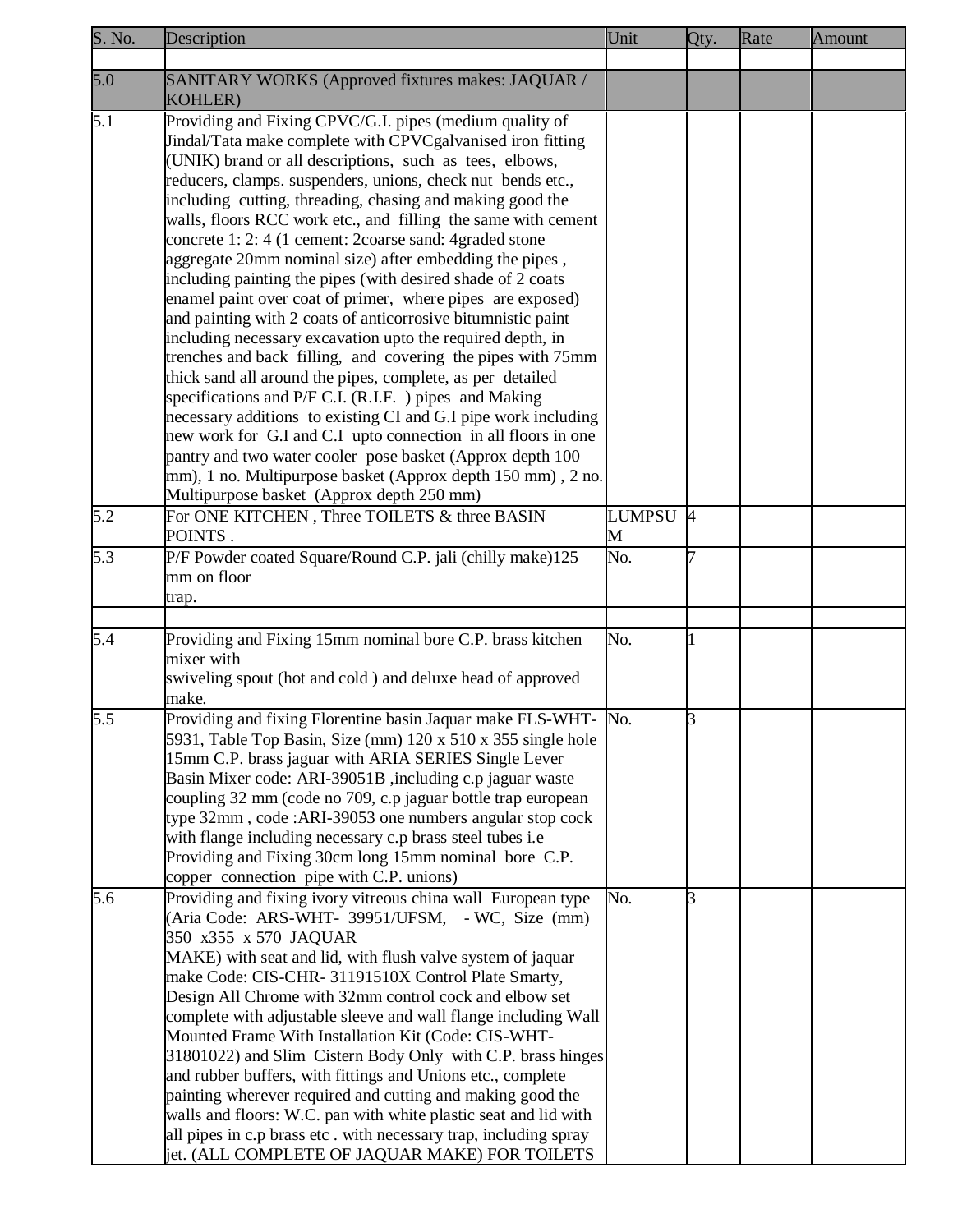| 5.7  | $P$ & F jaguar toilet paper holder with flap (recessed type)<br>Code: AKB-35753 Toilet Roll Holder of Kubix series with C.P. | No. | 1.00              |  |
|------|------------------------------------------------------------------------------------------------------------------------------|-----|-------------------|--|
|      | brass screws . FOR TOILETS                                                                                                   |     |                   |  |
| 5.8  |                                                                                                                              | No. | 3.00              |  |
|      | P & F jaguar Code: AKB-35781F Towel Rack of Kubix series<br>jaquar make complete with wall brackets fixed to PVC cleats      |     |                   |  |
|      | with C.P. brass screws. FOR TOILETS                                                                                          |     |                   |  |
| 5.9  | P/F 6 mm thick float glass mirror bevelled edge of approved                                                                  | No. | 3.00              |  |
|      | qality over $1/2$ " water proof bwr ply with $3"x 1 1/2"$ th ivory                                                           |     |                   |  |
|      | coast teak wood frame with melamine polish                                                                                   |     |                   |  |
|      | as per approved sample. (TOILET MIRRORS)                                                                                     |     |                   |  |
| 5.10 |                                                                                                                              | No. | 8.00              |  |
|      | a)Providing & Fixing jaquar make ARI-39041 Two Way Bib                                                                       |     |                   |  |
|      | Cock with Wall Flange                                                                                                        |     |                   |  |
|      | c.p with cover caps etc complete all fittings inclusive. FOR<br><b>TOILETS</b>                                               |     |                   |  |
|      |                                                                                                                              | No. |                   |  |
|      | b) Providing and fixing 15mm C.P brass 041 two-way bib tap                                                                   |     | 8.00              |  |
|      | with C.P brass threaded flange complete, including cutting and                                                               |     |                   |  |
|      | making good the walls wherever required. FOR<br><b>TOILETS &amp; KITCHEN</b>                                                 |     |                   |  |
|      |                                                                                                                              |     |                   |  |
| 5.11 | Providing and fixing fixed health faucet including 15mm dia                                                                  | No. | 3.00              |  |
|      | flexible connection from angle valve to health faucet, complete                                                              |     |                   |  |
|      | as required.(jaguar make ALD-573)                                                                                            |     |                   |  |
| 5.12 | P/F jaguar Overhead shower Code: OHS-1805                                                                                    | No. | $\overline{3.00}$ |  |
|      | Overhead Shower, 150X150mm dia fitting, including all                                                                        |     |                   |  |
|      | hardware/screws.                                                                                                             |     |                   |  |
| 5.13 | P/F jaguar Wall mixer arrangment only cruth Code: CON-                                                                       | No. | 3.00              |  |
|      | 217KNContinental bath fitting including all                                                                                  |     |                   |  |
|      | necessary fittings. FOR TOILETS                                                                                              |     |                   |  |
|      |                                                                                                                              |     |                   |  |
| 5.14 | P/F jaquar stainless steel soap dish of continental accessories                                                              | No. | 3.00              |  |
|      | Code: AKB-35731                                                                                                              |     |                   |  |
|      | Soap Dish Holder. FOR TOILETS & KITCHEN                                                                                      |     |                   |  |
|      |                                                                                                                              |     |                   |  |
| 5.15 | Providing and fixing uplasticised PVC connection pipe with                                                                   |     |                   |  |
|      | brass unions :                                                                                                               |     |                   |  |
|      | 45 mm length, 15 mm nominal bore                                                                                             | No. | 6.00              |  |
|      |                                                                                                                              |     |                   |  |
| 5.16 | Providing and fixing kitchen sink of neelkanth make Neelkanth No.                                                            |     |                   |  |
|      | (Ellysse Dx (QB+CB+GB) Double Bowl Kitchen Sink NK                                                                           |     |                   |  |
|      | DBSD11 G) with drain board with RS CI brackets under                                                                         |     |                   |  |
|      | granite top, CP brass chain with rubber plugs 40mm C.P. brass                                                                |     |                   |  |
|      | waste and 40mm C.P. brass trap with necessary unions                                                                         |     |                   |  |
|      | complete including painting and fitting, cutting and making                                                                  |     |                   |  |
|      | good the wallls wherever required:                                                                                           |     |                   |  |
|      | a) Stainless steel sink (AMC / Neelkanth/Nirali) overall size of                                                             |     |                   |  |
|      | 535 x 450 mm and bowl size 450 x 375 x 200 mm.                                                                               |     |                   |  |
|      |                                                                                                                              |     |                   |  |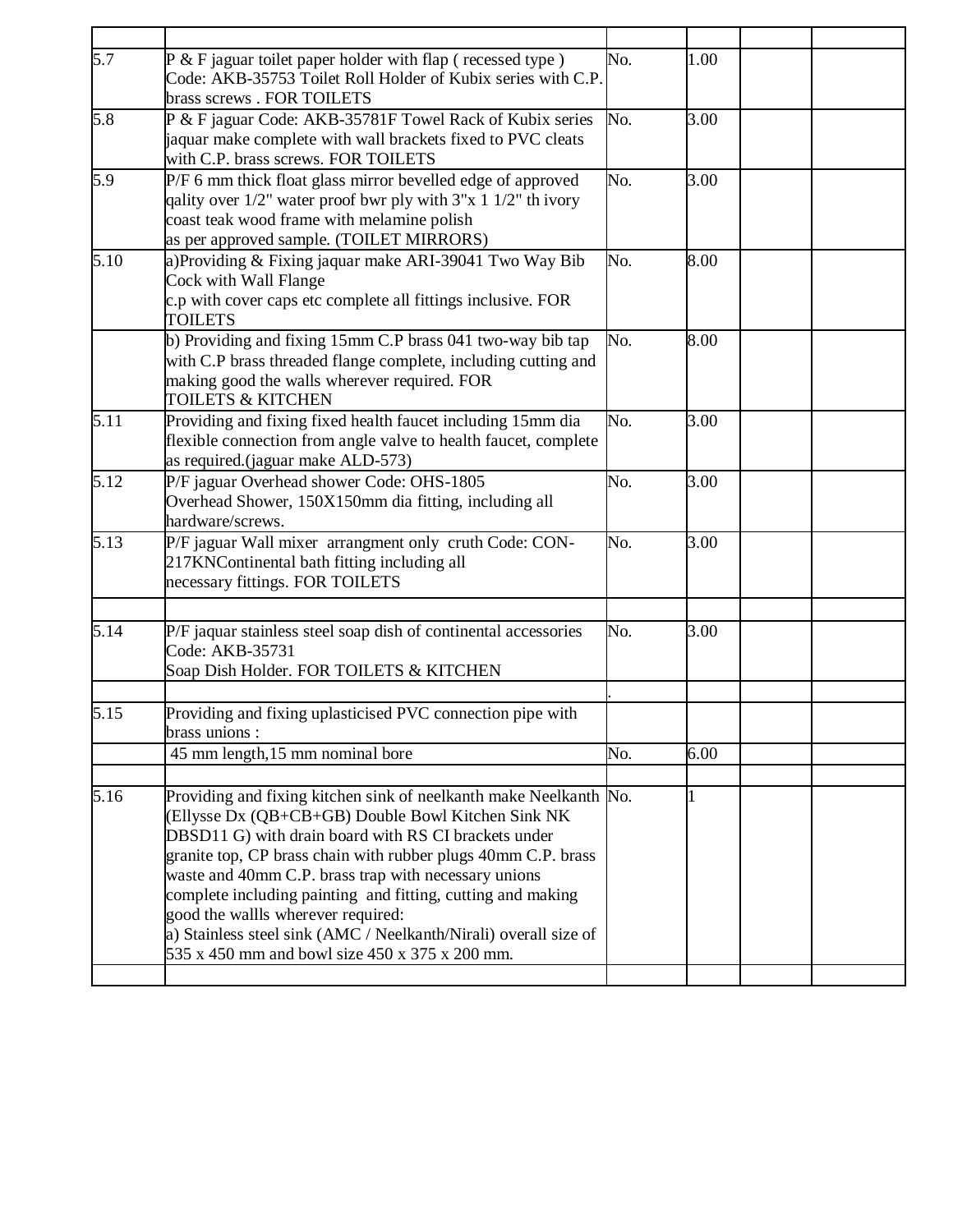| S. No.                                    | Description                                                                                                                                                                                                                                                                                                                                                      | Unit | Qty.  | Rate | Amount |
|-------------------------------------------|------------------------------------------------------------------------------------------------------------------------------------------------------------------------------------------------------------------------------------------------------------------------------------------------------------------------------------------------------------------|------|-------|------|--------|
|                                           |                                                                                                                                                                                                                                                                                                                                                                  |      |       |      |        |
| $\frac{6.0}{6.1}$                         | <b>ELECTRICAL WORKS</b>                                                                                                                                                                                                                                                                                                                                          |      |       |      |        |
|                                           | Wiring for light point/ fan point/ exhaust fan point/ call bell<br>point with 1.5 sq.mm FRLS PVC insulated copper conductor<br>single core cable in surface / recessed steel conduit, with<br>modular switch, modular plate, suitable GI box and earthing the<br>point with 1.5 sq.mm FRLS PVC insulated copper conductor<br>single core cable etc. as required. | No.  | 10.00 |      |        |
| A                                         | Group A                                                                                                                                                                                                                                                                                                                                                          |      |       |      |        |
| 6.2                                       | Supplying and fixing following piano type switch/socket on the<br>existing<br>switch box/ cover including connections etc. as required.                                                                                                                                                                                                                          |      |       |      |        |
|                                           |                                                                                                                                                                                                                                                                                                                                                                  | No.  | 10.00 |      |        |
| A                                         | 6 pin 15/16 A socket outlet                                                                                                                                                                                                                                                                                                                                      |      |       |      |        |
| 6.3                                       | Wiring for circuit/ submain wiring alongwith earth wire with<br>the following sizes of FRLS PVC insulated copper conductor,<br>single core cable in surface/<br>recessed medium class PVC conduit as required.                                                                                                                                                   |      |       |      |        |
| A                                         | $2 X 4 sq. mm + 1 X 4 sq. mm earth wire$                                                                                                                                                                                                                                                                                                                         | Mtr. | 88.00 |      |        |
| 6.4                                       | Replacement of piano type switch and socket as required.                                                                                                                                                                                                                                                                                                         |      |       |      |        |
|                                           | 5 amp switch                                                                                                                                                                                                                                                                                                                                                     | Each | 15    |      |        |
|                                           | 5 amp socket                                                                                                                                                                                                                                                                                                                                                     | Each | 10    |      |        |
| $\frac{A}{B}$ $\frac{B}{C}$ $\frac{C}{D}$ | 15 amp switch                                                                                                                                                                                                                                                                                                                                                    | Each | 10    |      |        |
|                                           | 15 amp socket                                                                                                                                                                                                                                                                                                                                                    | Each | 10    |      |        |
|                                           | Total to be carried over the summary                                                                                                                                                                                                                                                                                                                             |      |       |      |        |